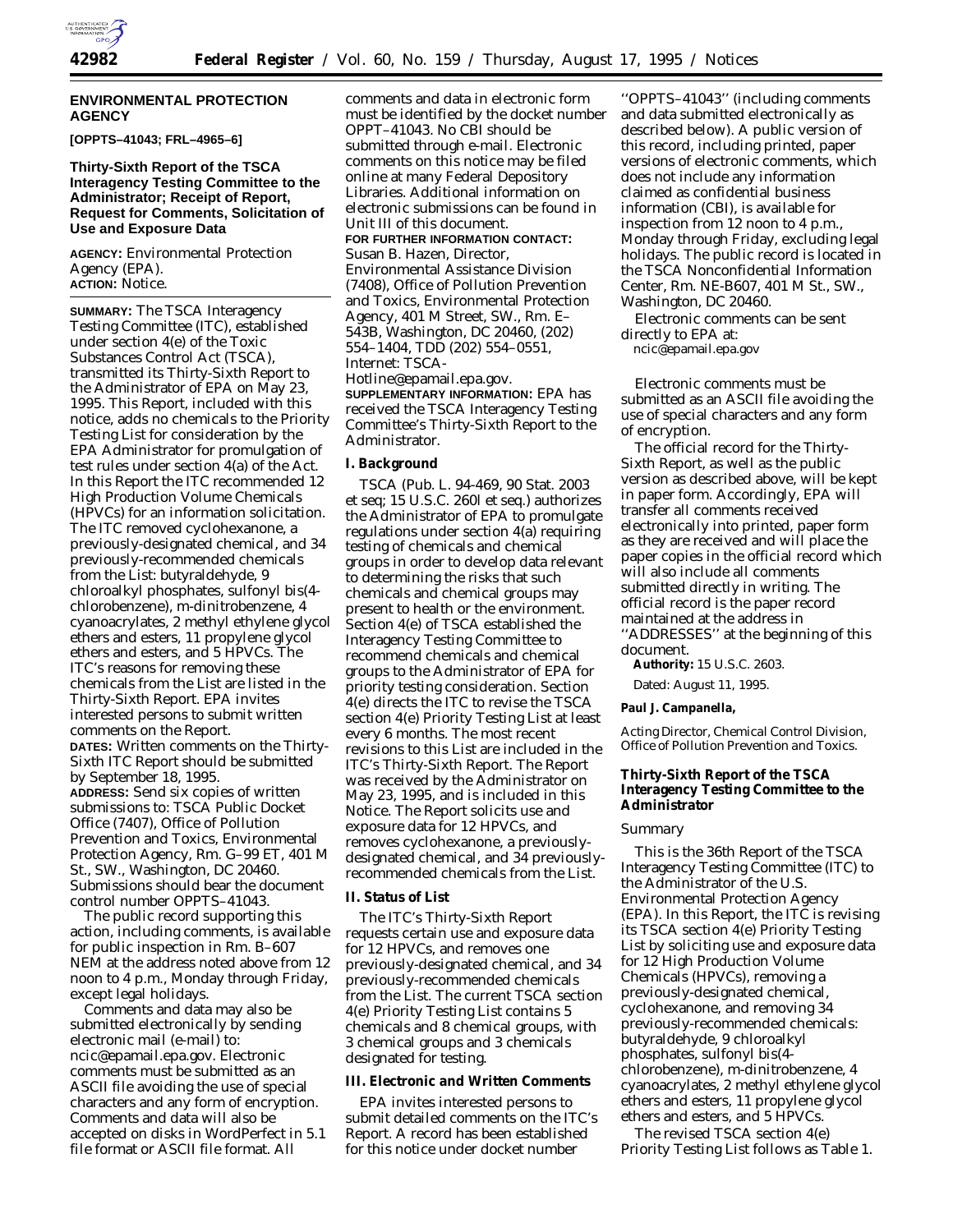## TABLE 1.—THE TSCA SECTION 4(e) PRIORITY TESTING LIST (MAY 1995)

| Report | Date             | Chemical/Group                                                                   | Action                |      |                |
|--------|------------------|----------------------------------------------------------------------------------|-----------------------|------|----------------|
| 26     | May 1990         | 15 Isocyanates                                                                   | Recommended<br>ignate | with | intent-to-des- |
| 27     | November<br>1990 | 62 Aldehydes                                                                     | Recommended<br>ignate | with | intent-to-des- |
| 28     | May 1991         | Acetone                                                                          | Designated            |      |                |
| 28     | May 1991         | Thiophenol                                                                       | Designated            |      |                |
| 29     | November<br>1991 | 10 Alkyl-, bromo-, chloro-, hydroxymethyl diaryl ethers                          | Recommended           |      |                |
| 30     | May 1992         | 56 Siloxanes                                                                     | Recommended           |      |                |
| 31     | January 1993     | 24 Chemicals with no dermal toxicity data                                        | Designated            |      |                |
| 32     | May 1993         | 32 Chemicals with insufficient dermal absorption data                            | Designated            |      |                |
| 34     | May 1994         | White phosphorus                                                                 | Designated            |      |                |
| 34     | May 1994         | Ethyl tert-butyl ether                                                           | Recommended           |      |                |
| 34     | May 1994         | Tert-amyl methyl ether                                                           | Recommended           |      |                |
| 35     | November<br>1994 | 24 Chemicals with insufficient dermal absorption data                            | Designated            |      |                |
| 36     | May 1995         | 12 High Production Volume Chemicals: Solicitation for Use and Expo-<br>sure Data | Recommended           |      |                |

## **I. Background**

The TSCA Interagency Testing Committee (ITC) was established by section 4(e) of the Toxic Substances Control Act (TSCA) ''to make recommendations to the Administrator respecting the chemical substances and mixtures to which the Administrator should give priority consideration for the promulgation of a rule for testing under section 4(a).... At least every 6 months..., the Committee shall make such revisions in the List as it determines to be necessary and to transmit them to the Administrator together with the Committee's reasons for the revisions'' (Public Law 94–469, 90 Stat. 2003 et seq., 15 U.S.C. 2601 et seq.). Since its creation in 1976, the ITC has submitted 35 semi-annual Reports to the EPA Administrator transmitting the Priority Testing List and its

revisions. These Reports have been published in the **Federal Register** and are available from the ITC. The ITC meets monthly and produces its revisions of the List with the help of staff and technical contract support provided by EPA. ITC membership and support personnel are listed at the end of this Report.

Following receipt of the ITC's Report and the addition of chemicals to the Priority Testing List, EPA's Office of Pollution Prevention and Toxics generally adds new chemicals from the List to TSCA section 8(a) and 8(d) rules that require manufacturers and importers of these chemicals to submit TSCA section 8(a) production and exposure data and manufacturers, importers and processors of the listed chemicals to submit TSCA section 8(d) health and safety studies within 60 days of the rule's effective date. The

submissions are indexed and maintained by EPA. The ITC reviews the TSCA section 8(a) and 8(d) information and other available data on chemicals and chemical groups (e.g., TSCA section 8(e) ''substantial risk'' studies, ''For Your Information'' (FYI) submissions to EPA, and published papers) to determine if revisions to the List are necessary. Revisions can include changing a recommendation to a designation for testing action by the EPA Administrator within 12 months, modifying the recommended testing, or removing the chemical or chemical group from the List.

# **II. Revisions to the TSCA Section 4(e) Priority Testing List**

Revisions to the TSCA section 4(e) Priority Testing List are summarized in the following Table 2:

TABLE 2.—REVISIONS TO THE TSCA SECTION 4(e) PRIORITY TESTING LIST (NOVEMBER 1994 TO APRIL 1995)

| CAS No.        | Chemical/Group                            | Action                        | Date |
|----------------|-------------------------------------------|-------------------------------|------|
|                | <b>High Production Volume Chemicals</b>   | Solicit use and exposure data | 5/95 |
| $80 - 51 - 3$  | p,p'-Oxybis(benzenesulfonyl hydrazide)    |                               |      |
| $81 - 84 - 5$  | Naphthalene dicarboxylic anhydride        |                               |      |
| $99 - 54 - 7$  | 3.4-Dichloronitrobenzene                  |                               |      |
| $100 - 29 - 8$ | 4-Ethoxynitrobenzene                      |                               |      |
| $111 - 96 - 6$ | Diethylene glycol dimethyl ether          |                               |      |
| $112 - 15 - 2$ | Diethylene glycol monoethyl ether acetate |                               |      |
| $119 - 33 - 5$ | 4-Methyl-2-nitrophenol                    |                               |      |
| $121 - 60 - 8$ | 4-(Acetylamino)benzenesulfonyl chloride   |                               |      |
| $594 - 42 - 3$ | Trichloromethane sulfenyl chloride        |                               |      |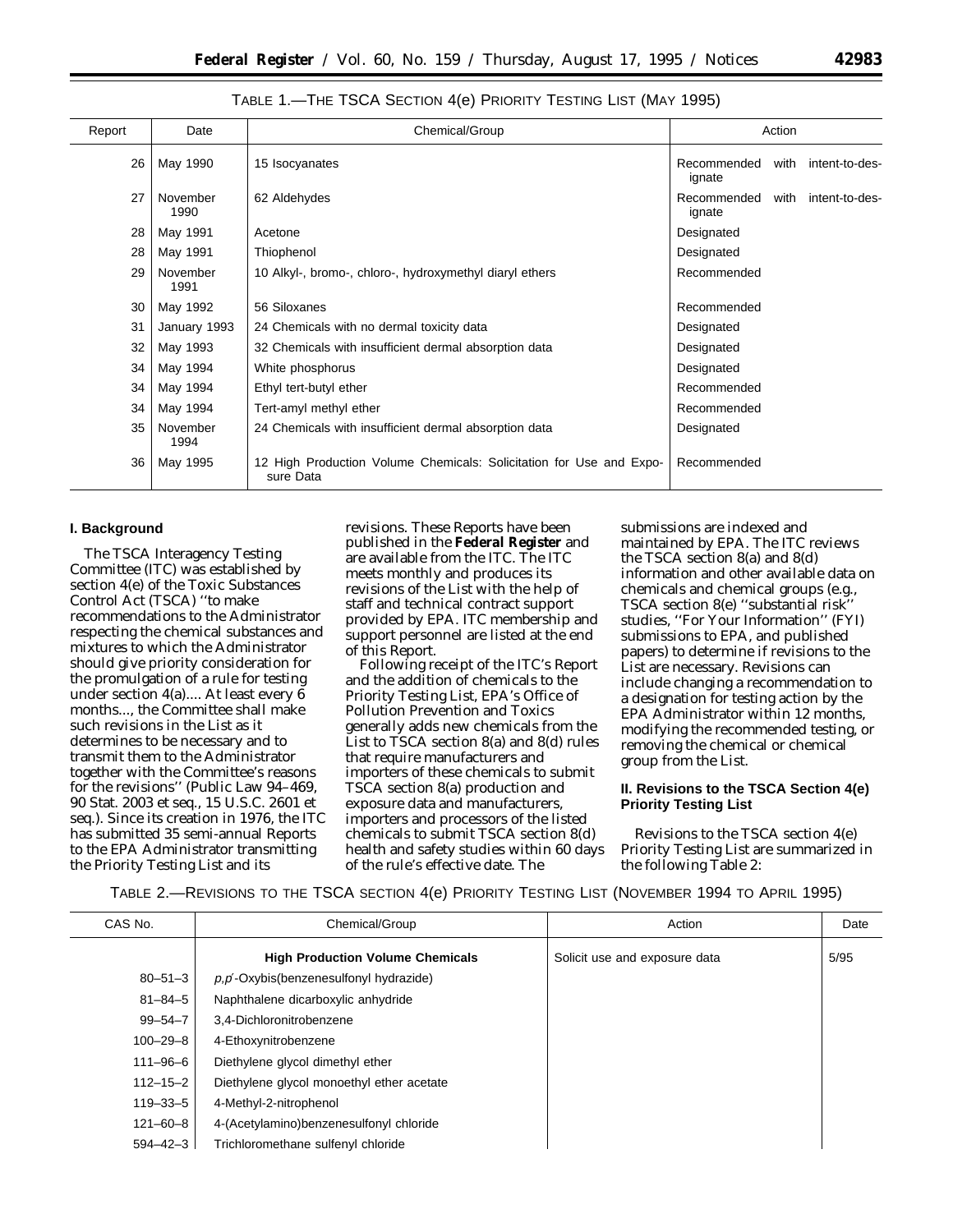Ξ

▀

# TABLE 2.—REVISIONS TO THE TSCA SECTION 4(e) PRIORITY TESTING LIST (NOVEMBER 1994 TO APRIL 1995)— Continued

| CAS No.         | Chemical/Group                                                                                               | Action                                  | Date   |
|-----------------|--------------------------------------------------------------------------------------------------------------|-----------------------------------------|--------|
| $626 - 17 - 5$  | 1,3-Dicyanobenzene                                                                                           |                                         |        |
| $929 - 06 - 6$  | 2-(2-Aminoethoxy) ethanol                                                                                    |                                         |        |
| $3089 - 11 - 0$ | Hexa(methoxymethyl) melamine                                                                                 |                                         |        |
|                 | <b>High Production Volume Chemicals</b>                                                                      | Remove previously recommended chemicals | 5/95   |
| $90 - 15 - 3$   | 1-Naphthol                                                                                                   |                                         |        |
| $94 - 28 - 0$   | Triethylene glycol bis(2-ethylhexanoate)                                                                     |                                         |        |
| $97 - 88 - 1$   | n-Butyl methacrylate                                                                                         |                                         |        |
| $106 - 63 - 8$  | <b>Isobutyl</b> acrylate                                                                                     |                                         |        |
| $142 - 16 - 5$  | Bis(2-ethylhexyl)-2-butenedioate                                                                             |                                         |        |
|                 | <b>Chloroalkyl phosphates</b>                                                                                | Remove previously recommended chemicals | 5/95   |
| $115 - 96 - 8$  | Tris(2-chloroethyl) phosphate                                                                                |                                         |        |
| $6145 - 73 - 9$ | Tris(2-chloro-1-propyl) phosphate                                                                            |                                         |        |
| 13674-84-5      | Tris(2-chloroisopropyl) phosphate                                                                            |                                         |        |
| 13674-87-8      | Tris(1,3-dichloro-2-propyl) phosphate                                                                        |                                         |        |
| 33125-86-9      | Tetrakis(2-chloroethyl) ethylene diphosphate                                                                 |                                         |        |
| 34621-99-3      | 1,2-Ethanediyl tetrakis(2-chloro-1-methylethyl) phosphate                                                    |                                         |        |
| 38051-10-4      | 2,2-Bis(chloromethyl)<br>1,3-propanediyl<br>tetrakis(2-<br>chloroethyl) phosphate                            |                                         |        |
| 53461-82-8      | Oxydi-2,1-ethanediyl tetrakis(2-chloroethyl) phosphate                                                       |                                         |        |
| 76649-15-5      | 2-Chloro-1-methylethyl bis-(2-chloropropyl) phosphate                                                        |                                         |        |
|                 | Cyanoacrylates                                                                                               | Remove previously recommended chemicals | 5/95   |
| $137 - 05 - 3$  | 2-Propenoic acid, 2-cyano-, methyl ester                                                                     |                                         |        |
| 6197-30-4       | 2-propenoic acid, 2-cyano-3,3-diphenyl-,2-ethylhexyl ester                                                   |                                         |        |
| 7085-85-0       | 2-propenoic acid, 2-cyano-, ethyl ester                                                                      |                                         |        |
| 64992-16-1      | Ethanaminium,<br>2-[[2-cyano-3-[4-(diethylamino)phenyl]-1-<br>oxo-2-propenyl]oxy]-N,N,N-trimethyl-, chloride |                                         |        |
|                 | Propylene glycol ethers and esters                                                                           | Remove previously recommended chemicals | 5/95   |
| $108 - 65 - 6$  | Propylene glycol monomethyl ether acetate                                                                    |                                         |        |
| $110 - 98 - 5$  | Dipropylene glycol                                                                                           |                                         |        |
| $770 - 35 - 4$  | 1-Phenoxy-2-propanol                                                                                         |                                         |        |
| 20324-32-7      | Dipropylene glycol methyl ether                                                                              |                                         |        |
| 20324-33-8      | Tripropylene glycol methyl ether                                                                             |                                         |        |
| 28677-93-2      | Methoxy-1-propanol                                                                                           |                                         |        |
| 29387-86-8      | Propylene glycol monobutyl ether                                                                             |                                         |        |
| 29911-28-2      | Dipropylene glycol butyl ether                                                                               |                                         |        |
| 42978-66-5      | Tripropylene glycol diacrylate                                                                               |                                         |        |
| 57018-52-7      | Propylene glycol mono-tert-butyl ether                                                                       |                                         |        |
| 88917-22-0      | Dipropylene glycol monomethyl ether acetate                                                                  |                                         |        |
|                 | Methyl ethylene glycol ethers and esters                                                                     | Remove previously recommended chemicals | 5/95   |
| $3121 - 67 - 7$ | Ethylene glycol methyl ether acrylate                                                                        |                                         |        |
| 23783-42-8      | Tetraethylene glycol methyl ether<br><b>Other Chemicals</b>                                                  |                                         |        |
| $80 - 07 - 9$   | Sulfonyl bis(4-chlorobenzene)                                                                                | Remove previously recommended chemical  | 5/95   |
| $99 - 65 - 0$   | <i>m</i> -Dinitrobenzene                                                                                     | Remove previously recommended chemical  | 5/95   |
| $108 - 94 - 1$  | Cyclohexanone                                                                                                | Remove previously recommended chemical  | 5/95   |
| $123 - 72 - 8$  | Butyraldehyde                                                                                                | Remove previously recommended chemical  | $5/95$ |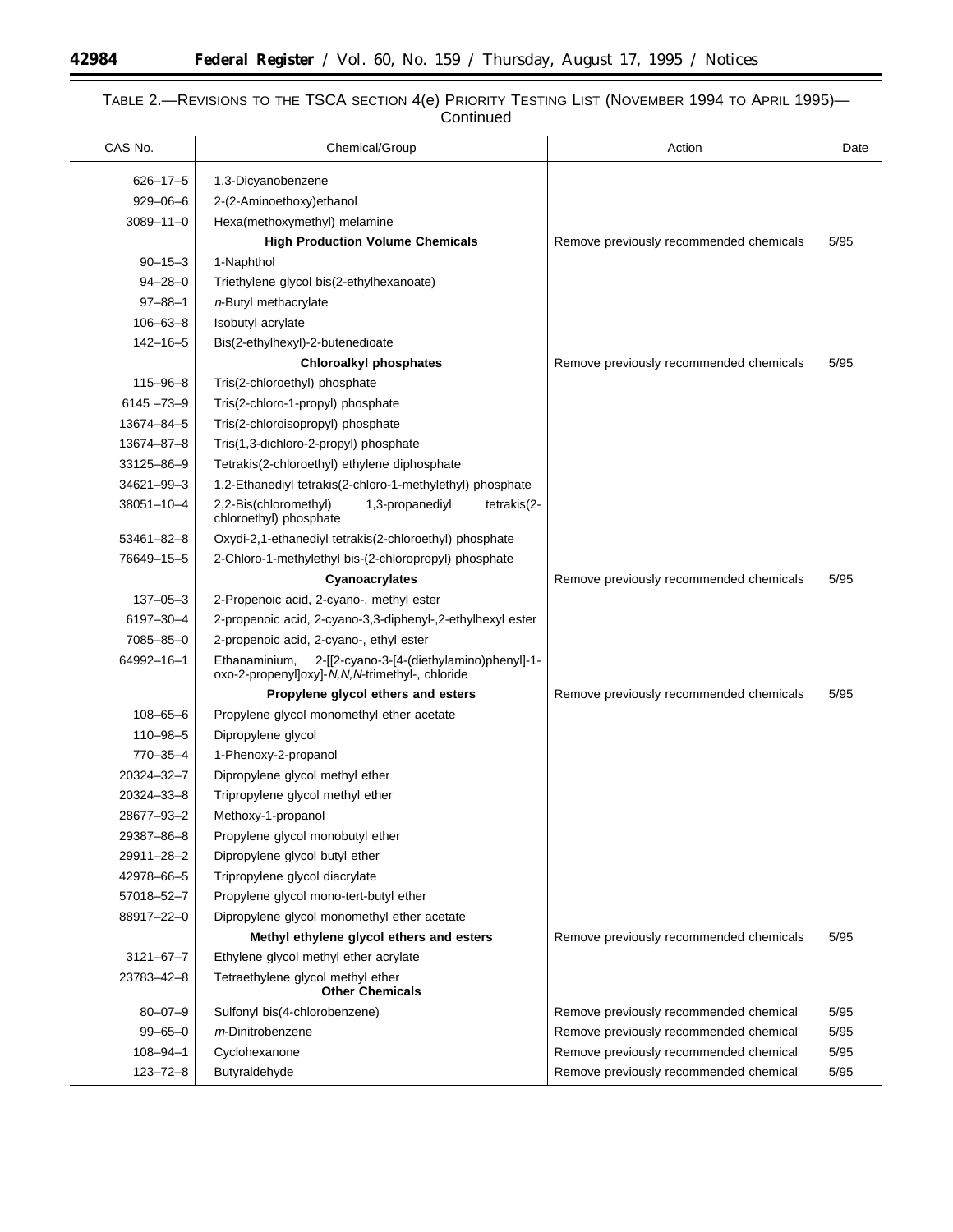### **III. Rationale for the revisions**

## *A. ITC's Activities During this Reporting Period*

During the 6 months covered by this Report, November 1994 through April 1995, the ITC reviewed TSCA section 8(a) and 8(d) data, use data that were solicited from manufacturers, and toxicology data obtained from published papers, for 17 HPVCs that were previously recommended as chemicals in need of subchronic (90–day) toxicity data in the ITC's 27th Report (56 FR 9534, March 6, 1991). The ITC also reviewed available data for butyraldehyde and 5 chloroalkyl phosphates that were recommended in the 23rd Report (53 FR 46262, November 16, 1988); for sulfonyl bis(4 chlorobenzene) that was recommended, as a member of the sulfone group, in the 27th Report; for *m*-dinitrobenzene and 4 cyanoacrylates that were recommended in the 28th Report (56 FR 41212, August 19, 1991); for 4 chloroalkyl phosphates that were recommended in the 30th Report (57 FR 30608, July 9, 1992); for 2 methyl ethylene glycol ethers and esters and 11 propylene glycol ethers and esters that were recommended in the 31st Report (58 FR 26898, May 5, 1993); and for cyclohexanone that was designated in the 35th Report (59 FR 67596, December 29, 1994).

### *B. Specific Rationales*

1. Recommended chemicals—a. *HPVCs.* A group of 35 HPVCs that did not have 90–day subchronic toxicity test data were recommended by the ITC in its 27th Report (56 FR 9534, March 6, 1991). For these HPVCs, i.e., chemicals with domestic production or importation volumes greater than 1 million pounds, the ITC reviewed an extensive amount of production, importation, use, exposure and health and safety data, as noted in the 35th Report. After reviewing these data and considering the data needs of U.S. Government organizations represented on the ITC, the ITC removed 18 of these chemicals from the Priority Testing List in its 35th Report. To facilitate development of the ITC's testing decisions regarding designations for the 12 HPVCs listed in Table 2 of this Report, the ITC needs to know specific uses of the chemical, including use as an intermediate in industrial processes (with descriptions of those processes) and use as an end product (including use as an industrial or consumer end product). For each use, the ITC needs to know the estimated number of workers or consumers that may be exposed to the chemical and the estimated worker, consumer, and environmental exposure

levels. The ITC also needs an estimate of the quantities of diethylene glycol dimethyl ether (CAS No. 111–96–6) used as a solvent in semiconductor clean rooms.

The use and exposure data needed by the ITC should be submitted to the ITC Executive Director at the address provided at the end of this Report. The ITC will review all data that are received within 60 days of the date this 36th ITC Report is published in the **Federal Register**, and will use these data to determine if any of these HPVC should be designated for testing or removed from the Priority Testing List.

2. *Removal of chemicals from the Priority Testing List— a. HPVCs*. The ITC is removing 5 HPVCs from the Priority Testing List (Table 2).

1-Naphthol (CAS No. 90–15–3) is being removed because there are sufficient data to reasonably determine or predict effects and no additional U.S. Government data needs were identified.

Two acrylate derivatives, *n-*butyl methacrylate (CAS No. 97–88–1) and isobutyl acrylate (CAS No. 106–63–8) are being removed because some ecological effects, chemical fate and health effects screening data have been developed, other testing is ongoing or scheduled and there are no current U.S. government data needs.

Two ethylhexyl derivatives, triethylene glycol bis(2-ethylhexanoate)  $(CAS$  No.  $94-28-0$ ) and bis(2ethylhexyl)2-butenedioate (CAS No. 142–16–5) are being removed because testing to elucidate the relationship between peroxisomal proliferation caused by chemicals containing ethylhexyl substructures and cancer is ongoing and because there are no current U.S. Government data needs.

b. *Butyraldehyde.* Butyraldehyde (CAS No. 123–72–8) was recommended for testing in the 23rd Report (53 FR 46262, November 16, 1988). The ITC recommended that environmental monitoring be conducted in the vicinity of major manufacturing and use sites, and that in-depth health and ecological effects studies be conducted, if warranted by monitoring data.

The ITC was particularly concerned about potential reproductive and developmental effects, and, in its 23rd Report, included a discussion of studies conducted by Moutschen-Dahmen et al. (1975, 1976). The 1975 study demonstrated that a single intraperitoneal injection of 1 mg butyraldehyde per animal produced chromosomal damage and meiotic anomalies, including degenerative nuclei, multispindle cells and polyploid cells at all stages of spermatogenesis in male mice 1 month following the

treatment. The 1976 study examined one group of male mice that received a single intraperitoneal dose of 30 mg butyraldehyde per kg, and a second group that received  $0.2 \text{ mg/L}$  in their drinking water for 50 days. Administration of butyraldehyde by either route damaged the spermatogenic cells of the seminiferous tubules. In addition to gross degeneration, polyploidy was observed at all stages of spermatogenesis and abnormal pairing of sex chromosomes occurred at metaphase I; there was also an increased incidence, in the vas deferens, of spermatozoa without acrosomes.

Three events, related to butyraldehyde, occurred after the 23rd Report was published. First, the ITC received comments from the Butyraldehyde Task Group of the Chemical Manufacturers Association (CMA). Second, butyraldehyde was selected for review as part of the Organisation for Economic Cooperation and Development (OECD) Screening Information Data Set (SIDS) program and an OECD SIDS dossier was developed by the CMA's Oxo Process Panel. Third, the ITC learned that the National Toxicology Program (NTP) had sponsored a reproductive screening test of butyraldehyde.

The ITC received comments from the CMA's Butyraldehyde Task Group in 1989, 1993 and 1995 (CMA, 1989, 1993, 1995a,b). In 1989, the CMA commented that butyraldehyde environmental releases were below the levels reported by the ITC that were based on the 1987 Toxic Release Inventory (TRI) and that numbers of exposed workers were less than estimates based on the National Occupational Exposure Survey (NOES) data (CMA, 1989). The Task Group stated that the NOES projection of 5,392 workers overestimated the number of workers potentially exposed to butyraldehyde. The Task Group estimated that no more than 500 to 600 workers are potentially exposed to butyraldehyde at manufacturing and processing facilities. In addition, the CMA reported that concentrations of butyraldehyde to which workers and the general population were exposed were less than 1 part per million and 1 part per billion, respectively (CMA, 1989). In 1993, the CMA reported that, based on 1988 and 1991 TRI reporting, environmental releases of butyraldehyde were decreasing (CMA, 1993). In 1995, the CMA reported that, based on 1992 TRI reporting, environmental releases of butyraldehyde were about 25% of 1987 TRI releases, and that butyraldehyde's offensive odor and low odor threshold should mitigate the potential for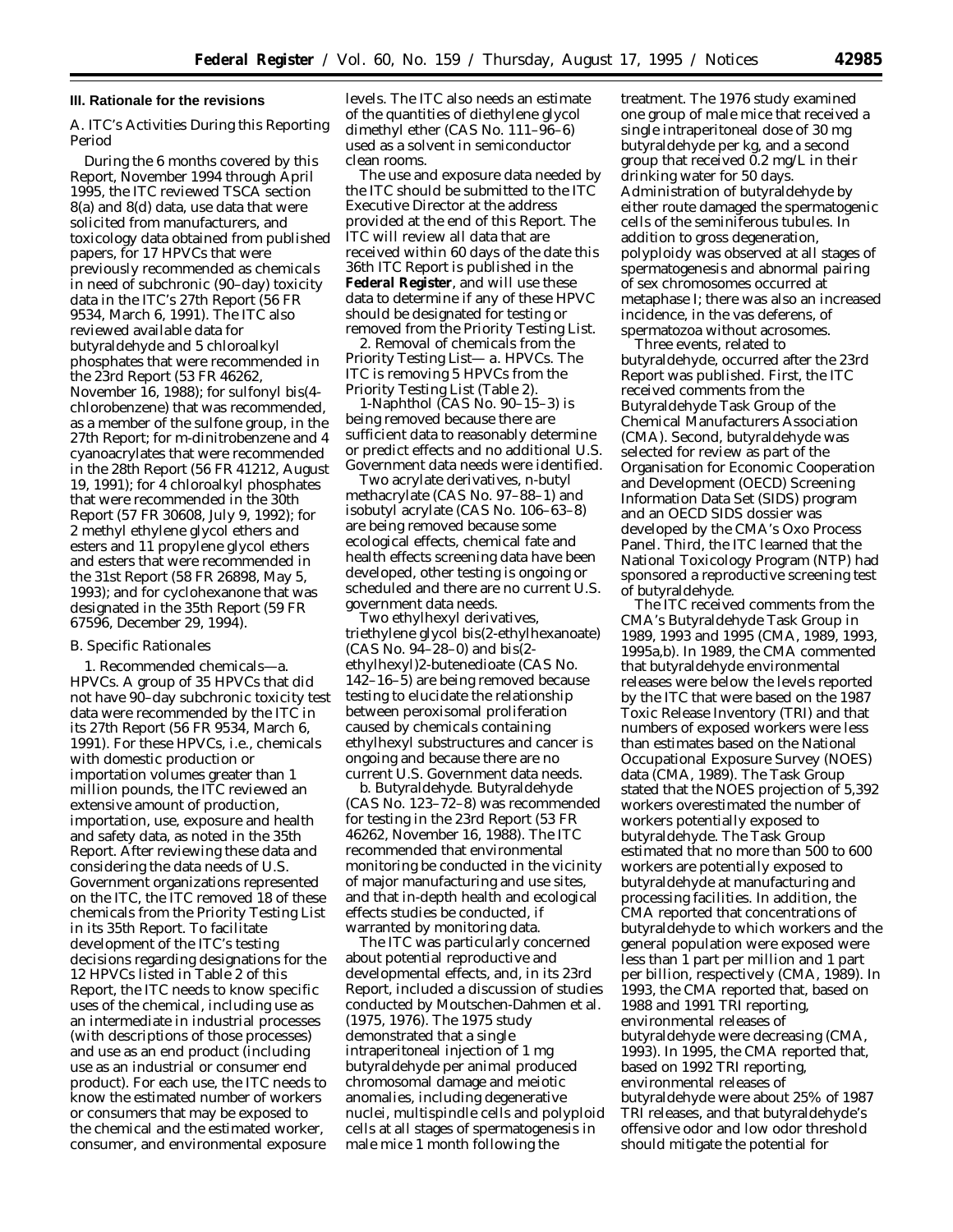significant worker exposures (CMA, 1995a).

The February 1993 OECD SIDS butyraldehyde dossier noted in the section on reproductive and developmental toxicity that no data were submitted. However, in the section on genetic toxicity, the dossier referenced the 1975 and 1976 Moutschen-Dahmen et al. studies that were discussed in the 23rd Report. The dossier was discussed at a September 1993 OECD SIDS meeting and the participants agreed that no additional testing should be required for butyraldehyde and that dossiers should be prepared for propionaldehyde and isobutyraldehyde. At that meeting, it was noted that reproductive and developmental toxicity data were not available for butyraldehyde, but that data from analogs could be used to predict toxicity. Dossiers for propionaldehyde and isobutyraldehyde were discussed at the February 1995 OECD SIDS Initial Assessment Meeting (SIAM). At this SIAM, propionaldehyde was assigned a low priority for further testing and isobutyraldehyde was selected for developmental toxicity testing. The butyraldehyde dossier will be discussed at an OECD SIAM in late 1995 or early 1996. In the interim, the CMA's Oxo Process Panel is sponsoring two studies on butyl acetate that may provide some indirect data on butyraldehyde, because it is a butyl acetate metabolic intermediate. The Panel will begin a butyl acetate in vivo (rats) hydrolysis study in mid-1995 and complete a 90–day subchronic neurotoxicity study (including an evaluation of the effects of butyl acetate on testicular toxicity and numbers of elongated spermatids) in late 1995 (CMA, 1995b).

The NTP sponsored a 90–day butyraldehyde subchronic toxicity study in mice and rats (EHRT, 1986). This study included sperm morphology and motility and vaginal cytology evaluations. Butyraldehyde administered by gavage to mice at a dose range of  $150 - 600$  mg/kg, and to rats at a dose range of 75–300 mg/kg, had no significant effects on sperm morphology or motility, caudal, epididymal or testicular weights, or on the estrous cycle.

The ITC discussed studies related to reproductive and developmental toxicity of butyraldehyde, the CMA's exposure data, the OECD SIDS dossier, the results of the OECD SIAM and the CMA's plans to conduct future studies. The ITC is removing butyraldehyde from the Priority Testing List because of the ongoing international activities (Table 2).

c. *Chloroalkyl phosphates.* Five chloroalkyl phosphates were recommended in the 23rd Report (53 FR 46262, November 15, 1988). Another 4 were recommended in the 30th Report (57 FR 30608, July 9, 1992). The published and unpublished data received for these nine chloroalkyl phosphates listed in Table 2 were reviewed by the ITC. About 95% of the data received were for the five chloroalkyl phosphates recommended in the 23rd Report; most of these data were for tris(2-chloroethyl) phosphate and tris(1,3-dichloro-2-propyl) phosphate. Both of these chloroalkyl phosphates caused cancer in rodents. Chemical fate and monitoring data for these two chloroalkyl phosphates suggest that they would persist in the environment. Aquatic toxicity data suggest that both these chloroalkyl phosphates would cause acute effects at milligram per liter concentrations.

The ITC is removing the chloroalkyl phosphates from the List because the data or structure activity relationships considered by the ITC do not indicate a need to designate the chloroalkyl phosphates for further testing at this time. The structure activity relationships considered by the ITC for the chloroalkyl phosphates were based on an analysis of beta-chloroalkyl phosphate substructures identified by the Substructure-based Computerized Chemical Selection Expert System (SuCCSES) developed by Walker (1991, 1995). The rationales for removing the individual chloroalkyl phosphates follow:

Tris(2-chloroethyl) phosphate (CAS No. 115–96–8) and Tris(1,3-dichloro-2 propyl) phosphate (CAS No. 13674–87– 8). The ITC is removing these chemicals from the List because they are welltested and cause cancer in rodents.

Tris(2-chloroisopropyl) phosphate (CAS No. 13674–84–5). The ITC is removing tris(2-chloroisopropyl) phosphate from the List, because sufficient screening test data are likely to be developed under the OECD SIDS program and because it contains betachloroalkyl phosphate substructures similar to those contained in tris(2 chloroethyl) phosphate and tris(1,3 dichloro-2-propyl) phosphate and this substructural relationship to these known rodent carcinogens may be sufficient to predict its ability to cause cancer in rodents.

Tris(2-chloro-1-propyl) phosphate (CAS No. 6145–73–9), tetrakis(2 chloroethyl) ethylene diphosphate (CAS No. 33125–86–9) and 2,2 bis(chloromethyl) 1,3-propanediyl tetrakis(2-chloroethyl) phosphate (CAS No. 38051–10–4). The ITC is removing

these chemicals from the List because there are no current U.S. Government data needs and because they all contain beta-chloroalkyl phosphate substructures similar to those contained in tris(2-chloroethyl) phosphate and tris(1,3-dichloro-2-propyl) phosphate and this substructural relationship to these known rodent carcinogens may be sufficient to predict their ability to cause cancer in rodents.

1,2-Ethanediyl tetrakis(2-chloro-1 methylethyl) phosphate (CAS No. 34621–99–3), oxydi-2,1-ethanediyl tetrakis(2-chloroethyl) phosphate (CAS No. 53461–82–8) and 2-chloro-1 methylethyl bis-(2-chloropropyl) phosphate (CAS No. 76649–15–5). The ITC is removing these chemicals from the List, because their 1989 production volumes were each less than 1 million pounds and because they all contain beta-chloroalkyl phosphate substructures similar to those contained in tris(2-chloroethyl) phosphate and tris(1,3-dichloro-2-propyl) phosphate and this substructural relationship to these known rodent carcinogens may be sufficient to predict their ability to cause cancer in rodents.

d. *Sulfonyl bis(4-chlorobenzene).* In its 35th Report, the ITC removed 25 sulfones from the Priority Testing List (59 FR 67596, December 29, 1994). For the remaining sulfone, sulfonyl bis(4 chlorobenzene) (CAS No. 80–07–9), the ITC determined that most of the screening test data that would be required under the OECD SIDS Program had been developed.

Sulfonyl bis(4-chlorobenzene) shares structural and functional relationships with other sulfonylbenzenes. The NTP has performed a number of short-term toxicity and metabolism studies and has developed a physiologically-based pharmacokinetic model for sulfonyl bis(4-chlorobenzene). The NTP is planning to perform a two-species rodent carcinogenicity assay to further evaluate structure-activity relationships and to determine the effectiveness of shorter-term tests, including a 13–week subchronic toxicity test in rats and mice, to predict and model the carcinogenic response. The ITC is removing sulfonyl bis(4-chlorobenzene) from the Priority Testing List because most of the screening test data have been developed and because the NTP will be conducting health effects testing (Table 2).

e. *m-*Dinitrobenzene. *m*-Dinitrobenzene (CAS No. 99–65–0) was recommended for testing in the 28th Report (56 FR 41212, August 19, 1991). It is being removed as a discrete entry from the Priority Testing List because it is scheduled for future review within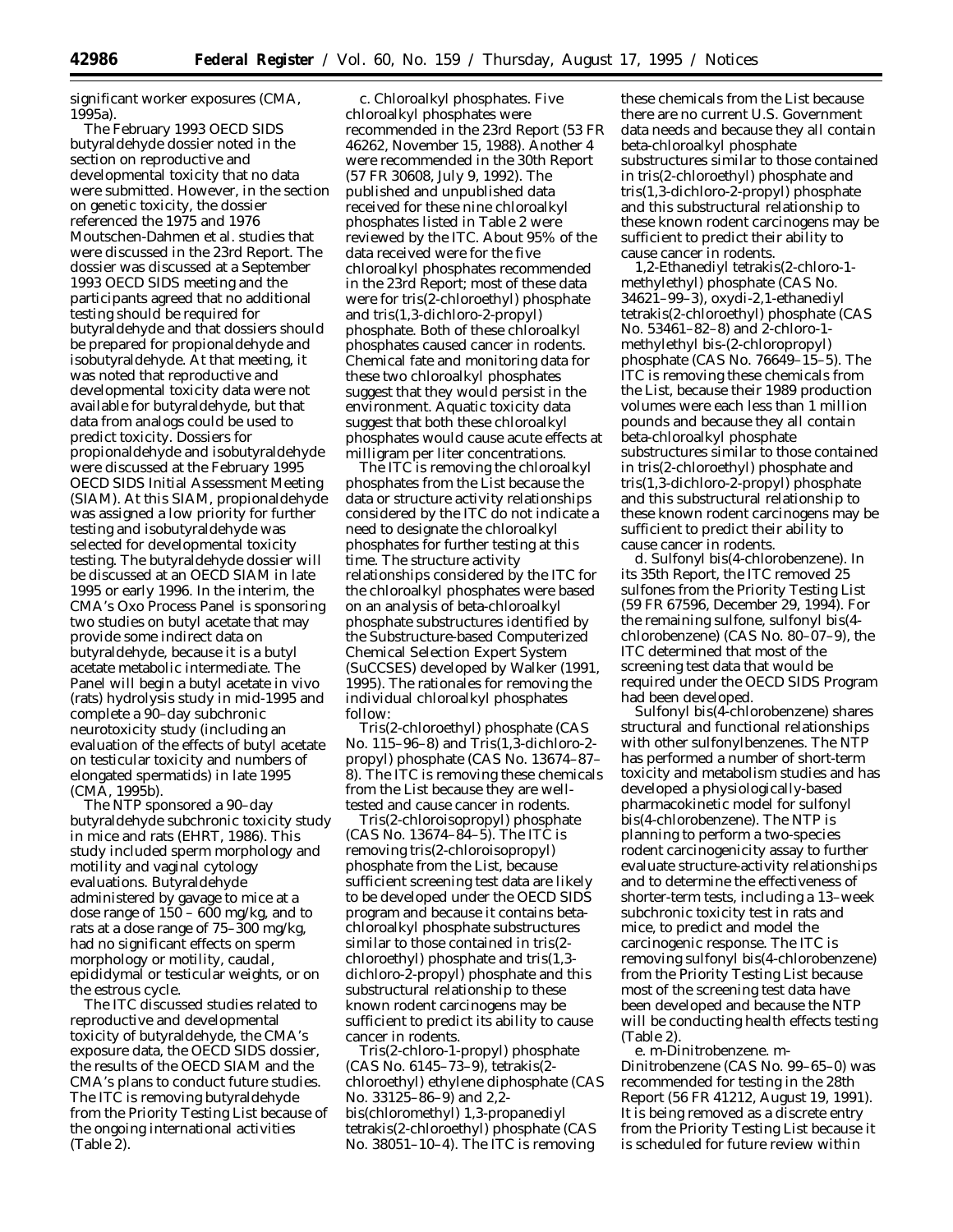the framework of the OECD SIDS program (Table 2). However, *m*dinitrobenzene will remain on the List as a member of a category of chemical substances designated by the ITC in its 32nd Report for dermal absorption testing to develop data needed by the Occupational Safety and Health Administration (58 FR 38490, July 16, 1993).

f. *Cyanoacrylates.* In its 35th Report, the ITC removed seven cyanoacrylates from the Priority Testing List (59 FR 67596, December 29, 1994). The ITC is removing three cyanoacrylates from the List because 1989 production volumes were less than 1 million pounds per year and there are currently no U.S. Government data needs. These three cyanoacrylates, listed in Table 2, are 2 propenoic acid, 2-cyano-, methyl ester (CAS No. 137–05–3), 2-propenoic acid, 2-cyano-3,3-diphenyl-, 2-ethylhexyl ester (CAS No. 6197–30–4) and ethanaminium, 2-[[2-cyano-3-[4-(diethylamino)phenyl] -1-oxo-2 propenyl]oxy]-*N,N,N*-trimethyl-, chloride (CAS No. 64992–16–1).

For the remaining cyanoacrylate, listed in Table 2, 2-propenoic acid, 2 cyano-, ethyl ester (CAS No. 7085–85– 0), the ITC considered the available screening data, the information from a TSCA section 8(e) submission and the ongoing attempts by the NTP to test this chemical. The ITC determined that few of the screening data that would be required under the OECD SIDS program had been developed. The common name for this chemical is ethyl cyanoacrylate.

The TSCA section 8(e) submission that the ITC considered was for an adhesive product that contained 95% ethyl cyanoacrylate (EPA, 1989). The submitter stated that ''a customer which uses [a] cyanoacrylate adhesive among other chemicals reported that three pregnant women [had] experienced premature childbirths,'' and ''two [of the] premature babies died and one continues on life support.'' The submission noted the similarity between the affected women's exposure/working relationships.

The NTP has attempted to test ethyl cyanoacrylate in laboratory animals. Injection of ethyl cyanoacrylate into animals yields a polymer. In the NTPconducted tests, where polymerization was not considered, ethyl cyanoacrylate was not mutagenic in the Ames test or in rodent bone marrow micronucleus tests. The NTP subchronic and chronic studies have not been initiated because of the high reactivity of the chemical and the resulting difficulties in implementing the delivery of an effective concentration of the unpolymerized chemical to the test animals. Ethyl cyanoacrylate is being removed from the Priority Testing List because the TSCA section 8(e)

submission suggests that there may be a need to examine exposure controls and because the practical problems which may prevent effective health effects testing are being evaluated by the NTP.

g. *Propylene glycol ethers and esters.* Propylene glycol ethers and esters were recommended for developmental toxicity and reproductive effects testing in the 28th Report (56 FR 41212, August 19, 1991). Based on the recommendations of the Consumer Product Safety Commission (CPSC), the Food and Drug Administration, and the National Institute for Occupational Safety and Health, the ITC revised the TSCA section 4(e) Priority Testing List by removing 29 of the 38 propylene glycol ethers and esters originally recommended and adding two new propylene glycol ethers in its 31st Report (58 FR 26898, May 5, 1993). The ITC recommended these 11 propylene glycol ethers and esters for an information solicitation to obtain consumer use data. After publication of the 31st Report, the EPA promulgated TSCA section 8(a) and 8(d) rules for the chemicals in that Report (58 FR 68311, December 27, 1993). After receiving comments from the CMA's Propylene Glycol Ethers Panel, the EPA stayed these TSCA section 8(a) and 8(d) rules for propylene glycol ethers and esters. After the stay was published (59 FR 14115, March 25, 1994), the ITC initiated a dialogue with the CMA's Propylene Glycol Ethers Panel and obtained recent production volume and consumer use data for nine of the recommended propylene glycol ethers, and esters and three others that were not recommended in the 31st Report.

As a result, eight of the propylene glycol ethers and esters listed in Table 2 are being removed from the Priority Testing List because the U.S. Government consumer use data needs stated in the 31st Report were satisfied.

Tripropylene glycol diacrylate (CAS No. 42978–66–5) is being removed from the propylene glycol ethers and esters listed in Table 2 because another CMA panel supplied commercial use information that suggests consumer exposure to this compound is likely to be limited.

Dipropylene glycol (CAS No. 110–98– 5) is being removed from the propylene glycol ethers and esters listed in Table 2 because a dipropylene glycol mixture  $(CAS No. 25265-71-8)$  is being tested by the NTP.

Dipropylene glycol methyl ether (CAS No. 20324–32–7) is being removed from the propylene glycol ethers and esters listed in Table 2 because the CMA provided consumer use data. However, this chemical will remain on the

Priority Testing List as a member of a category of chemical substances designated by the ITC in its 35th Report for dermal absorption testing to develop data needed by the Occupational Safety and Health Administration (59 FR 67596, December 29, 1994).

The CPSC will review data submitted by the CMA in response to the ITC's recommendation, as part of a project on glycol ethers in consumer products. The ITC is including a summary of use data received from the CMA for the propylene glycol ethers and esters in the public docket for this 36th Report and forwarding a copy to the Chemical Control Division in EPA's Office of Pollution Prevention and Toxics.

h. *Methyl ethylene glycol ethers and esters.* In its 31st Report (58 FR 26898, May 5, 1993), the ITC revised the TSCA section 4(e) Priority Testing List by removing 8 of 10 methyl ethylene glycol ethers and esters recommended in the 28th Report (56 FR 41212, August 19, 1991). Ethylene glycol methyl ether acrylate (CAS No. 3121–67–7) and tetraethylene glycol methyl ether (CAS No. 23783–42–8) were retained on the List in order to obtain consumer use as well as TSCA section 8(a) and 8(d) data. In addition, ethylene glycol methyl ether acrylate was retained on the List because of its developmental effects (30% mortality and 100% intrauterine deaths at term in all 14 litters of mice exposed to 650 mg/kg by gavage during gestation days 7–14) as reported by Hardin et al. (1987).

The reported 1989 production volume for both compounds, obtained from the 1990 TSCA Inventory Update Rule, was less than 1 million pounds each. Information submitted by the CMA suggests that consumer exposures to the two chemicals are expected to be limited. The ITC is removing ethylene glycol methyl ether acrylate and tetraethylene glycol methyl ether from the methyl ethylene glycol ethers and esters listed in Table 2 because production volumes were less than 1 million pounds and consumer exposures are expected to be limited.

i. *Cyclohexanone.* The Occupational Safety and Health Administration requested that the ITC designate cyclohexanone in its 35th Report to obtain adequate dermal absorption data (59 FR 67596, December 29, 1994). The ITC is removing cyclohexanone (CAS No. 108–94–1) from the Priority Testing List because adequate dermal absorption data to estimate a dermal absorption rate were identified in a study published in 1994 after the 35th Report was transmitted to the EPA Administrator (Mraz et al., 1994).